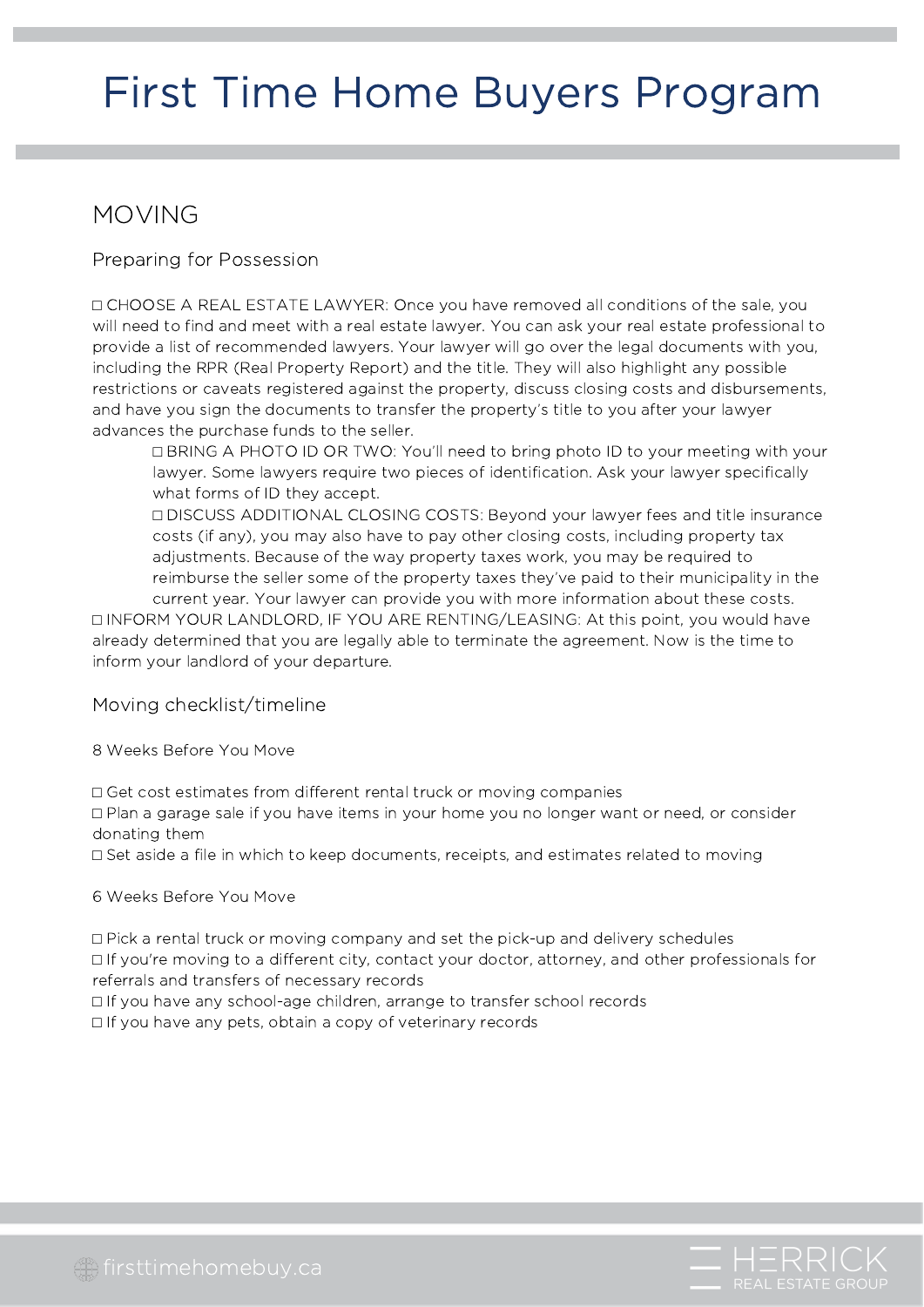#### MOVING

Moving checklist/timeline cont...

4 Weeks Before You Move

⬜ Contact utility companies to schedule disconnection dates

⬜ Contact new utility companies to schedule connection dates at your new home. Check out this website by the Government of Alberta (https://ucahelps.alberta.ca/) which provides a list of utility retailers (https://ucahelps.alberta.ca/retailers.aspx) and a cost comparison tool (https://ucahelps.alberta.ca/cost-comparison-tool.aspx). You have the power to choose between the regulated rate company or a competitive price company to be your electricity and natural gas provider.

□ Cancel any subscriptions effective on your move date

⬜ Stop by your local post office to fill up a change of address form so mail can be rerouted to your new home

⬜ Arrange for home insurance to take effect as of possession day or when you move in, whichever is earlier

1 or 2 Weeks Before You Move

⬜ Take your car to a service center for a tune up if you'll be moving over a long distance □ Confirm connection dates with utility companies for your new home

⬜ Visit your bank to transfer or close your chequing or savings accounts, RRSP's. If you have a safety deposit box, empty it out

□ Clean out your refrigerator and defrost your freezer

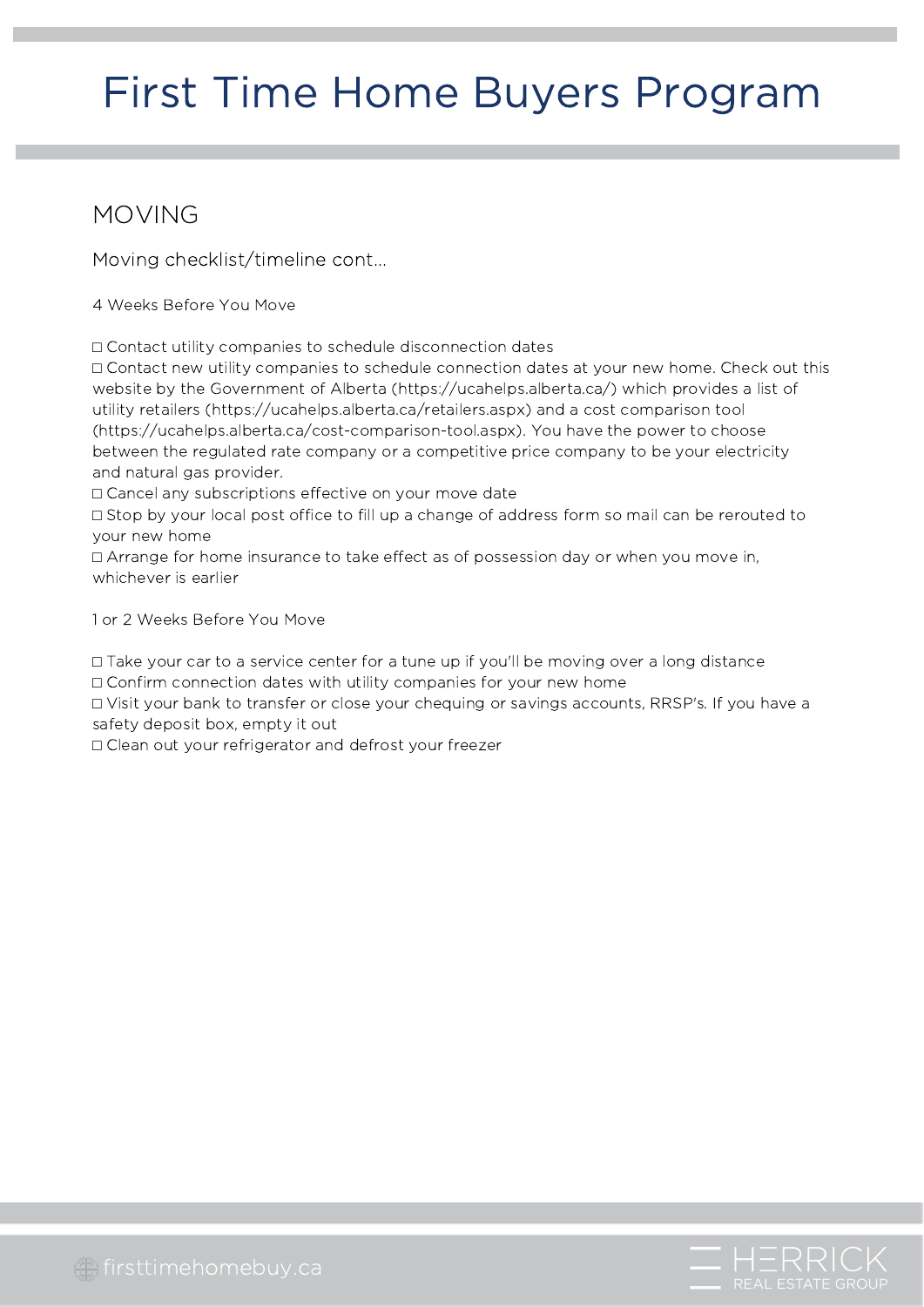#### MOVING

What to Expect on Possession/Moving Day

Typically, possession occurs – and you'll get the keys – around noon on possession day. If you included a pre-possession inspection as a term in your Offer to Purchase, your real estate professional will arrange that through the seller's representative. It may take place the day before possession or the morning of; that's up to you to negotiate with the seller as part of the offer process.

During a pre-possession inspection you want to ensure the property is in substantially the same condition as it was when you submitted your Offer to Purchase. Attached goods should still be in place, as should any additional inclusions that you had in your Offer to Purchase. Appliances should be in the same working order, too.

In terms of cleanliness, again, you should expect the property to be in similar condition as when you bought it, but there is nothing that requires a seller to clean the property to a certain standard.

Once you've taken possession, if you find the property is not in substantially the same condition or if something has been removed and should not have been, you need to call your lawyer as it will become a legal issue between you and the seller. By the time you get the keys, the money has typically transferred to the seller. Your real estate professional can attempt to discuss the matter with the seller's representative, but if things aren't fixed to your satisfaction, your only recourse is to speak to your lawyer.

⬜ Stay at home all day to oversee the movers and the moving

□ Carry any valuables with you

⬜ Before the movers leave, do a final sweep of your home, making sure nothing has been left behind in drawers, cabinets, closets, or storage spaces

⬜ Close all windows and lock all the doors before you leave